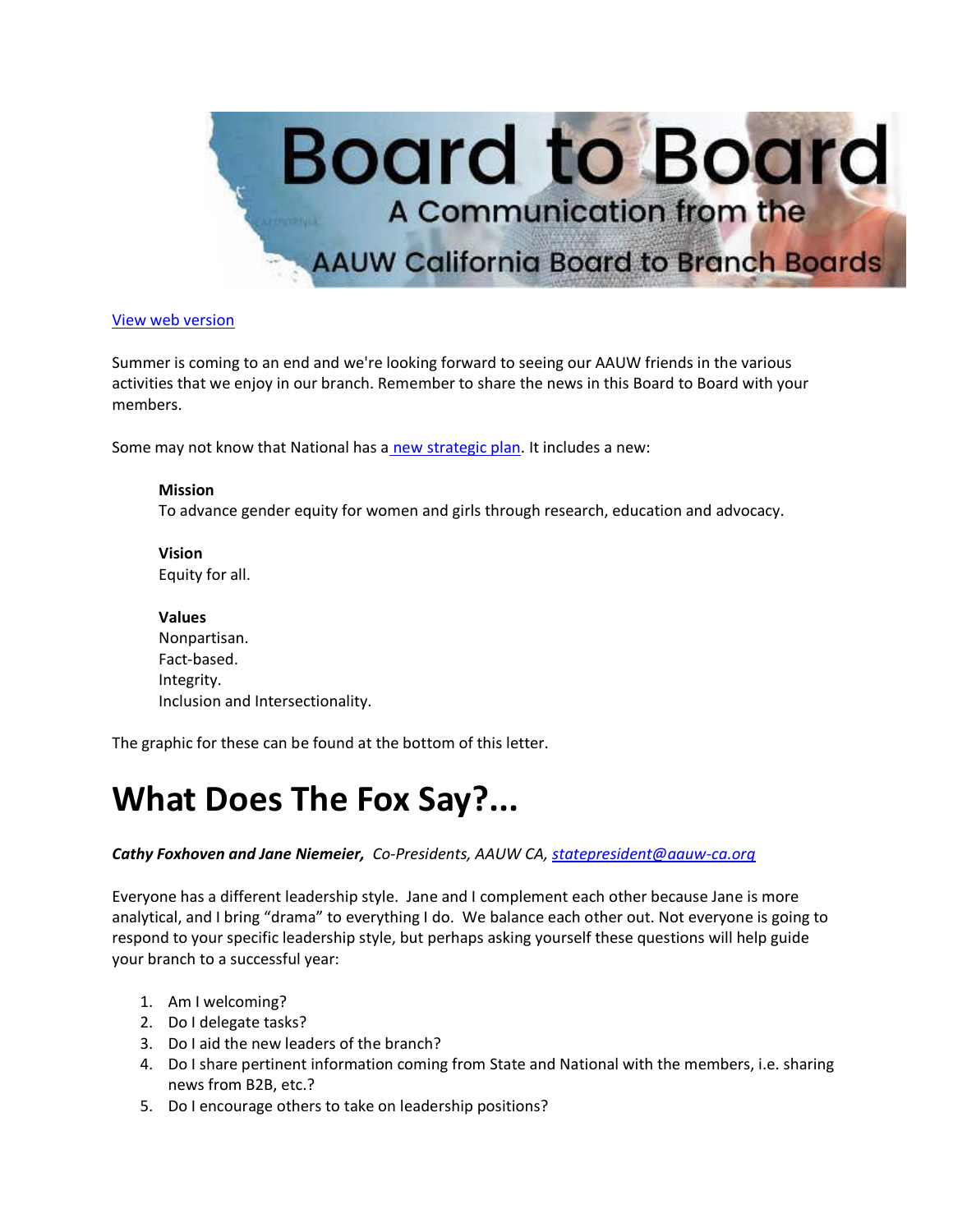- 6. Am I ready to admit that I don't know everything but am willing to find the answers?
- 7. Am I able to admit to mistakes?

**PAT YOURSELF ON THE BACK – YOU'VE STEPPED UP TO A LEADERSHIP POSITION AND YOU WILL BE WONDERFUL!**

# **AAUW FUND**

*Dianne Owens, Director, AAUW Fund Committee Chair, [aauwfund@aauw-ca.org](mailto:aauwfund@aauw-ca.org)*

### **MEET THE 2018-19 FELLOWS! EAT A DELICIOUS LUNCH! SEPTEMBER 26 IS THE DEADLINE!**

Make your reservations today to meet the 2018-19 Fellows and Grant Recipients:

- Saturday, October 6: Basque Cultural Center, South San Francisco
- Sunday, October 7: Danville Crow Canyon Country Club
- Saturday, October 13: Seal Beach Old Ranch Country Club

#### *For more details and to register, click [here.](https://bor.aauw-ca.org/sendy/l/YlrJ763AeyF892b51vFm0EptRw/dfgaPxvGJLz8aG3dBEde6A/XuvYRaYoKLQmiSOGbGCG892Q)*

Bring your friends and help us celebrate the 30 Fellows/Grant Recipients studying in California this year!

Your branch treasurer will soon receive an invoice for the [AAUW Fund Assessment. E](https://bor.aauw-ca.org/sendy/l/YlrJ763AeyF892b51vFm0EptRw/lJKehgZb8e5CrrXxz05I8Q/XuvYRaYoKLQmiSOGbGCG892Q)ach branch is assessed an amount per member to help complete our AAUW California unfinished endowments. The number of members assessed is based on your branch's membership count as of February 1, 2018. Thank you!

As you begin or complete your fundraising activities for this year, keep in mind that AAUW policy states that fundraising should not be done for other organizations and donations should not be given to other organizations. Consult AAUW National [Fundraising Policies](https://bor.aauw-ca.org/sendy/l/YlrJ763AeyF892b51vFm0EptRw/rzB892fa9M3qmrGYAUGudJHw/XuvYRaYoKLQmiSOGbGCG892Q) and the [AAUW Fundraising Policy 501 With](https://bor.aauw-ca.org/sendy/l/YlrJ763AeyF892b51vFm0EptRw/p892V892GBT7635Gy892cjWvGre60Q/XuvYRaYoKLQmiSOGbGCG892Q)  [Guidelines](https://bor.aauw-ca.org/sendy/l/YlrJ763AeyF892b51vFm0EptRw/p892V892GBT7635Gy892cjWvGre60Q/XuvYRaYoKLQmiSOGbGCG892Q) for more details. Please remember that unless your branch has applied for and received approval from the IRS to claim  $501(c)(3)$  status or you are using the Special Projects Fund for a branch project, those donations aren't tax deductible. Only donations to the various AAUW Funds at National are tax deductible. Substantial penalties from the IRS can apply for improperly claiming donations to be tax deductible.

Good luck with your fundraising! Best wishes for a fantastic AAUW Fund year!

# **COLLEGE/UNIVERSITY (C/U) COMMITTEE**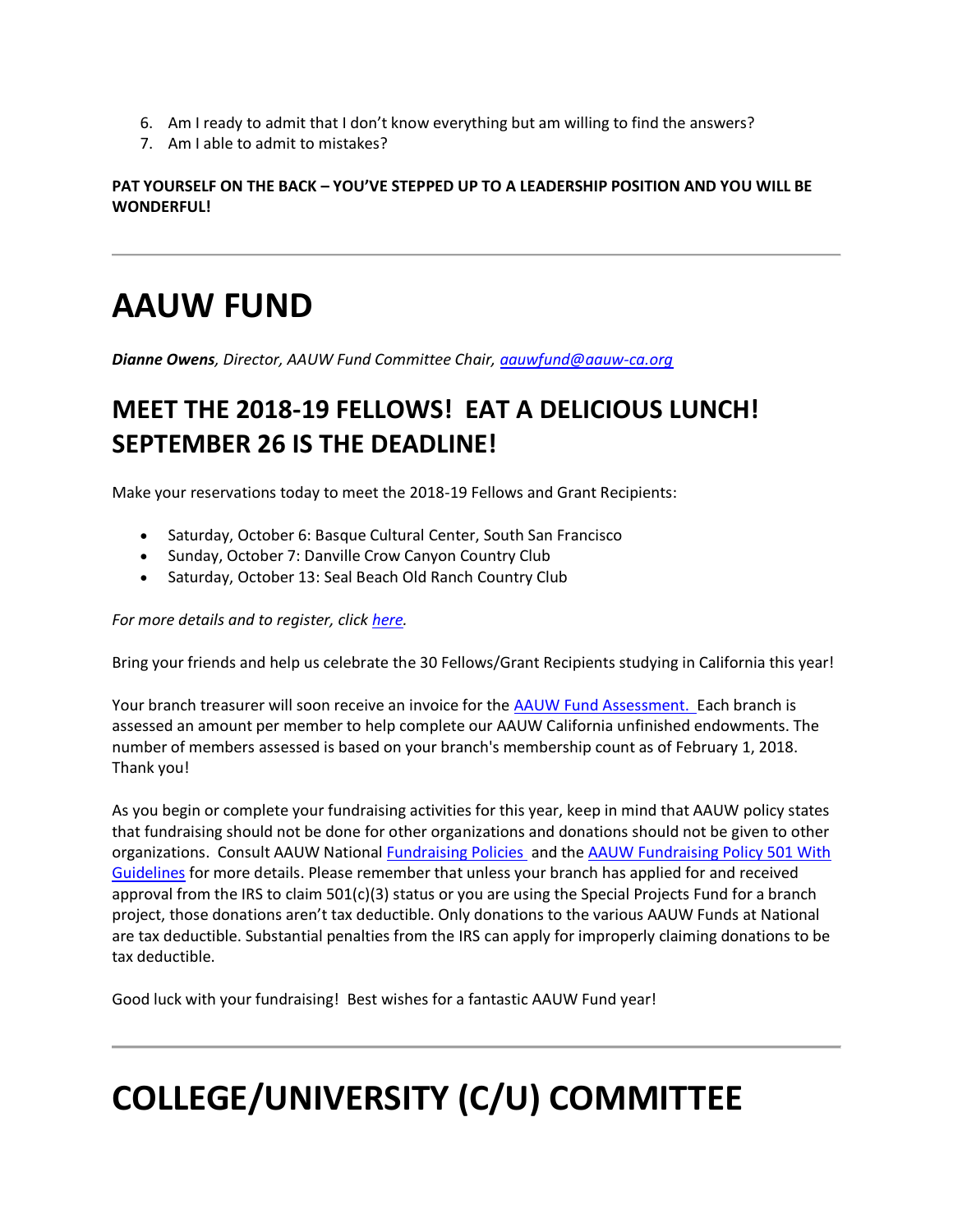#### *Donna Lilly, C/U Committee Chair, [donnalilly@roadrunner.com](mailto:donnalilly@roadrunner.com)*

Invite a NCCWSL student, from your local campus, who attended the June National Conference for College Women Student Leaders at the University of Maryland to share her experiences. Or better yet, create a NCCWSL reception celebration on your local campus, invite your branch members and female students on campus. Use the opportunity to recruit AAUW e-student affiliates. Due to privacy concerns, a roster of NCCWSL attendees is not available on the national website. For a roster of NCCWSL student attendees in June 2018, email [donnalilly@roadrunner.com](mailto:donnalilly@roadrunner.com)

### **COMMUNICATION**

*Sandi Gabe, Webmaster, Communication Committee, [webteam@aauw-ca.org](mailto:webteam@aauw-ca.org)*

#### **WHO'S WHO IN AAUW CALIFORNIA?**

Have you wondered who is working on state committees this year? Are you looking for the Speech Trek Coordinator or other key contact at another branch? We have just the tool for you!

The AAUW California State Directory and Administrative packet are now available for your use. These handy tools make finding other state resources a breeze.

The directory can be found online under AAUW CA Business/Communications [HERE.](https://bor.aauw-ca.org/sendy/l/YlrJ763AeyF892b51vFm0EptRw/fUDOMbVb763M763Jrl2orKZSxw/XuvYRaYoKLQmiSOGbGCG892Q) As with all confidential information on the website, you will be required to enter the password: aauwca

The administrative packet contains a wealth of information from key committees to help you launch the 2018-2019 year. It can be found on the website under AAUW CA business/Communications [HERE.](https://bor.aauw-ca.org/sendy/l/YlrJ763AeyF892b51vFm0EptRw/fUDOMbVb763M763Jrl2orKZSxw/XuvYRaYoKLQmiSOGbGCG892Q)

Both documents has been emailed to branch presidents and state committee members. A hard copy will also be mailed this month to those who did not opt for the electronic-only version.

Please shred any old copies to protect the privacy of our members.

## **FINANCE**

*Pat Ferrer, Chief Financial Officer, [cfo@aauw-ca.org](mailto:cfo@aauw-ca.org)*

#### **OH, THE TIMES THEY ARE A CHANGIN'—A MUST READ!**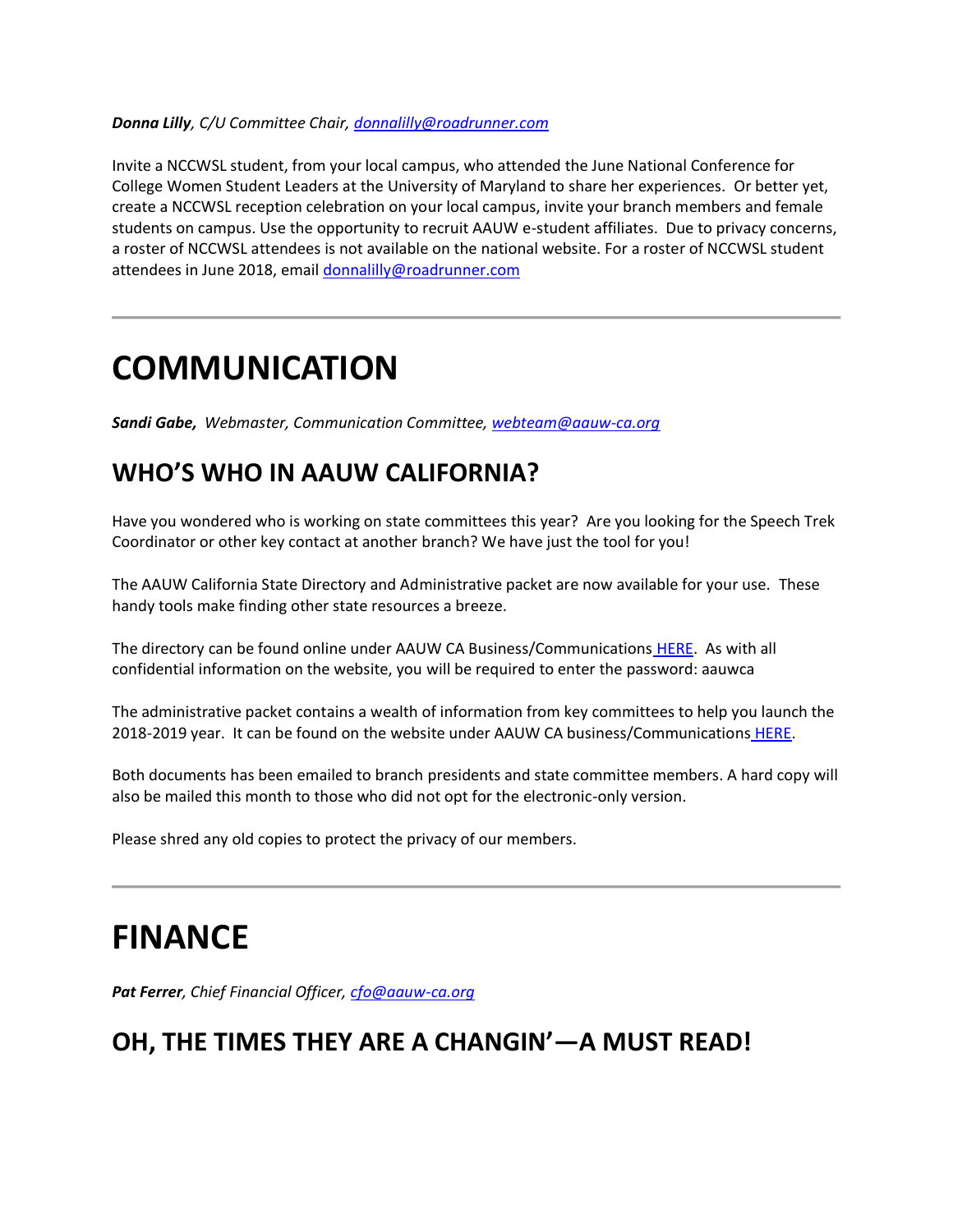Effective September 1, 2018, our insurance needs will be provided by Stratton Agency, Redwood City, California. Westport and Associates, our long time insurance broker, sold its business to Stratton. This brokerage will provide us the same outstanding service provided by Westport. **PLEASE USE THE UPDATED REQUEST FOR [INSURANCE CERTIFICATE](https://bor.aauw-ca.org/sendy/l/YlrJ763AeyF892b51vFm0EptRw/lJKehgZb8e5CrrXxz05I8Q/XuvYRaYoKLQmiSOGbGCG892Q) AVAILABLE ON THE WEBSITE.**

Please provide a copy of this information to anyone in your branch that requests Certificates of Insurance **IMMEDIATELY.**

The [insurance bills](https://bor.aauw-ca.org/sendy/l/YlrJ763AeyF892b51vFm0EptRw/lJKehgZb8e5CrrXxz05I8Q/XuvYRaYoKLQmiSOGbGCG892Q) are being generated now. All bills are sent to you through our QuickBooks Online Applications. The branch finance officer(s) will be emailed the bill and the branch president(s) will be copied. AAUW California already paid the insurance bill in full in July 2018. Please reimburse us ASAP or NO LATER THAN THE DUE DATE: November 15, 2018.

## **FINANCIAL LITERACY**

*Bakula Maniar, Financial Literacy Committee Chair, [financialliteracy@aauw-ca.org](mailto:financialliteracy@aauw-ca.org)*

Financial Literacy Committee is working hard reviewing and restructuring the web pages. If you have any suggestions feel free to let us know at [financialliteracy@aauw-ca.org.](mailto:financialliteracy@aauw-ca.org)

AAUW Work Smart is a two-hour pay and benefits negotiation workshop which demonstrates the impact and consequences of the gender pay gap and teaches participants to articulate their value, perform objective salary research and prepare a persuasive negotiation strategy. The workshop concludes with a practice exercise.

AAUW's Work Smart project just completed another workshop in Long Beach. Per co-chair Sharon Westafer of Long Beach, the branch has trained more than 262 individuals in negotiating salary.

While the primary target is working women, men may also attend. It varies in content from AAUW Start Smart, which is offered on college campuses, by including information on obtaining raises and promotions.

For more information on conducting Work Smart workshops please contact Sharon Westafer, Co-Chair, AAUW Work Smart in Long Beach

# **GOVERNANCE**

*Sue Cochran, Governance Committee Chair, [governance@aauw-ca.org](mailto:governance@aauw-ca.org)*

Each member of AAUW California will be receiving a legal notice in September pertaining to the hearing with the State of California to reclassify our status from a mutual benefit to a public benefit corporation.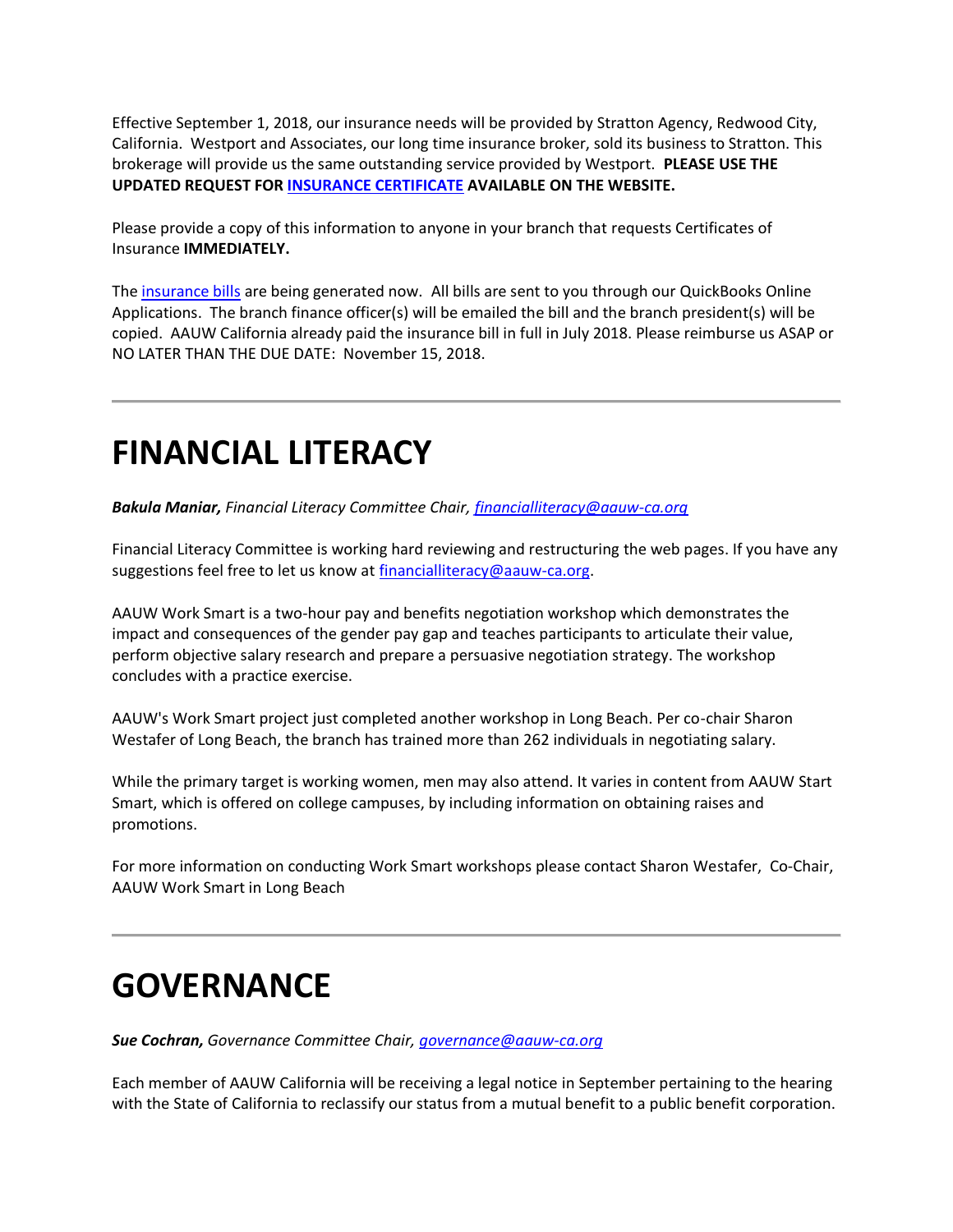This is a document that was legally required and vetted by the Office of Corporations for the hearing. As stated in the notice the hearing will take place in San Francisco on September 25. Our attorney will be handling the hearing on our behalf and will keep us informed of any unexpected developments, none of which we are anticipating.

This hearing is the next step in the process to obtain the re-classification since we were unable to obtain a unanimous pro vote from the full membership, as required by California Corporate Regulations, to make the change to a public benefit corporation. Once a favorable decision comes from the Office of Commissions we will proceed with updating and re-filing our governing documents with the appropriate government entities.

Questions should be directed to [governance@aauw-ca.org.](mailto:governance@aauw-ca.org)

# **LEADERSHIP DEVELOPMENT**

*Sharyn Siebert, Director[, leaderdev@aauw-ca.org](mailto:leaderdev@aauw-ca.org)*

#### **HOW DOES YOUR GARDEN GROW?**

Just as a garden does not usually grow overnight, neither do leaders. They need to be nurtured. There are many tools available via the AAUW California website to help those stepping up to leadership in branches. Take the time to view the "job-[alike" videos](https://bor.aauw-ca.org/sendy/l/YlrJ763AeyF892b51vFm0EptRw/6Vly16GQpoxdr33ZHi2zOw/XuvYRaYoKLQmiSOGbGCG892Q) found on the AAUW California website. These videos were done by current and past board members.

Your garden requires some care, but with proper attention, will reward you in the coming year. So too will nurturing future leaders, while tending to current ones.

## **MEMBERSHIP**

*Deanna Arthur, Director and Charmen Goehring, Director, Membership Committee Co-Chairs, [membership@aauw-ca.org](mailto:membership@aauw-ca.org)*

#### **WELCOME TO FALL –**

Relevant – what a great word – Relevant is what AAUW needs to be. I heard [Kim Churches](https://bor.aauw-ca.org/sendy/l/YlrJ763AeyF892b51vFm0EptRw/k2PBpt2fma1Msxh13fl7Xw/XuvYRaYoKLQmiSOGbGCG892Q) speak recently at the The United Nations Association of the United States of America, (UNA-USA), Southern Division 11th Annual West Coast Forum. Kim and her team are keeping AAUW relevant and in the public eye.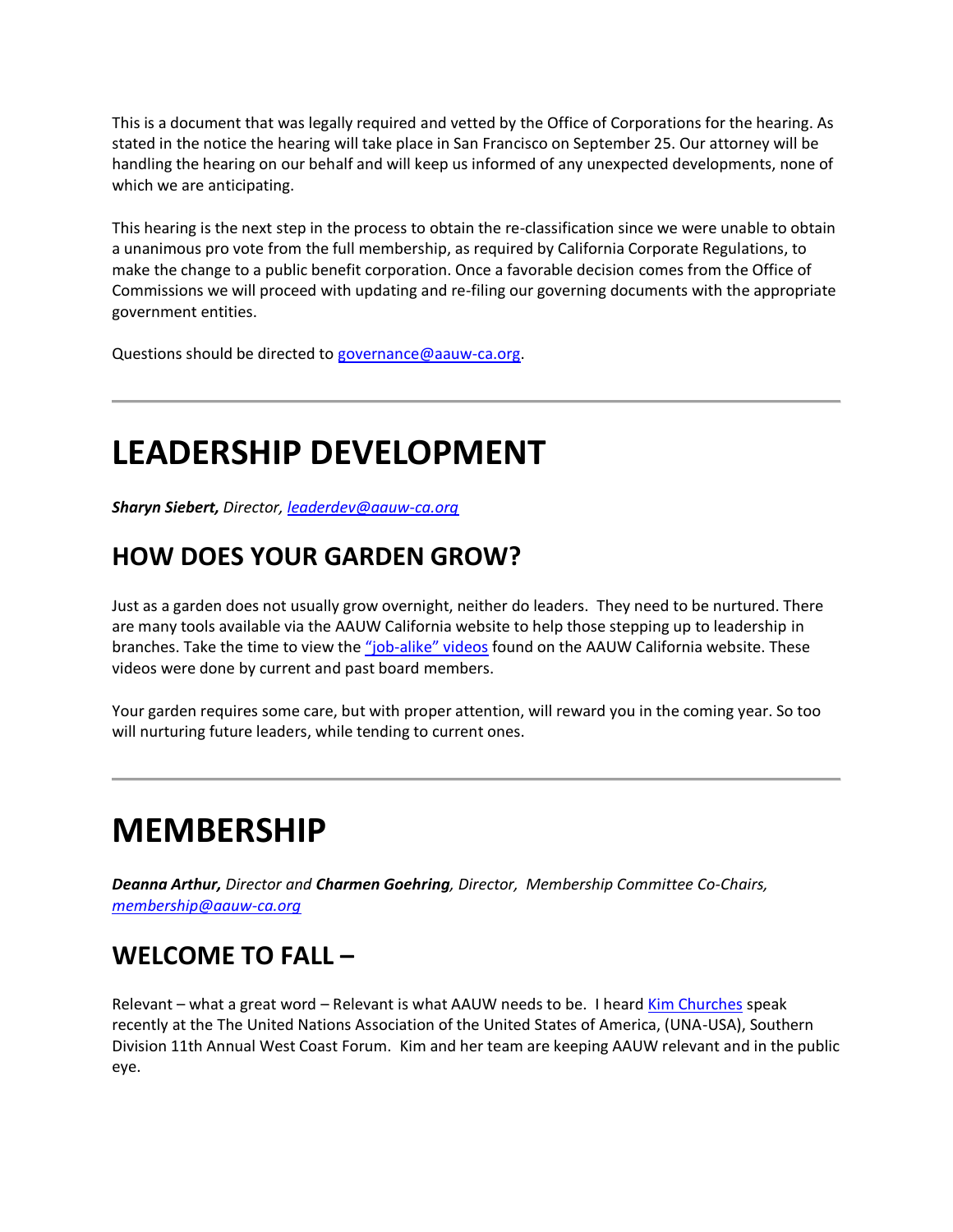We as branches, members, and IBCs (Interbranch Councils) need to do our share in keeping AAUW in the public eye. We challenge each of the branches, IBCs, and members to keep AAUW visible. As we accomplish this, we will become more relevant to the community and thus get new members.

Let's do tabling events at farmers' markets, women's events, soccer fields, baseball diamonds, scout events, school events, voter registration, anywhere there are people. More information will come soon. Please notify [membership@aauw-ca.org](mailto:membership@aauw-ca.org) of events with pictures if possible.

# **NOMINATIONS & ELECTIONS**

*Susan Negrete, Nominations & Elections Chair[, nominating@aauw-ca.org](mailto:nominating@aauw-ca.org)*

#### **GET ON BOARD THE MISSION TRAIN!**

The AAUW California 2019 election is coming soon. With our spring election looming, it's time for AAUW California branch leaders to take a deep dive into our 11,000+ membership pool. We are fortunate to have lots of talent!

Part of our role as California leaders is to ensure the continuity of our Board of Directors in their efforts to support the mission and our branches. Encourage your talented members to run in our 2019 Elections.

Nominate individuals with leadership talents and skills that will contribute to our state organization.

In the coming months, IBC and branch leaders will be contacted by the Nominations & Elections Committee to ask for nominations from your regions or branches. Plan ahead – start your list of nominees now!

The 2019 open Board positions are:

- President-Elect
- Chief Financial Officer (CFO)
- 2 Directors (at Large)

Candidate Nomination Forms are due December 1, 2018.

Need more info? Click [here](https://bor.aauw-ca.org/sendy/l/YlrJ763AeyF892b51vFm0EptRw/EueJ6a4FQkg3b6IsdJRh763A/XuvYRaYoKLQmiSOGbGCG892Q) or contact Susan Negrete.

Remember – we best serve AAUW's mission by ensuring strong leaders will support our efforts. **Get On Board the Mission Train** - Take the time to encourage talented members to run for office and don't forget – *that member could be YOU!*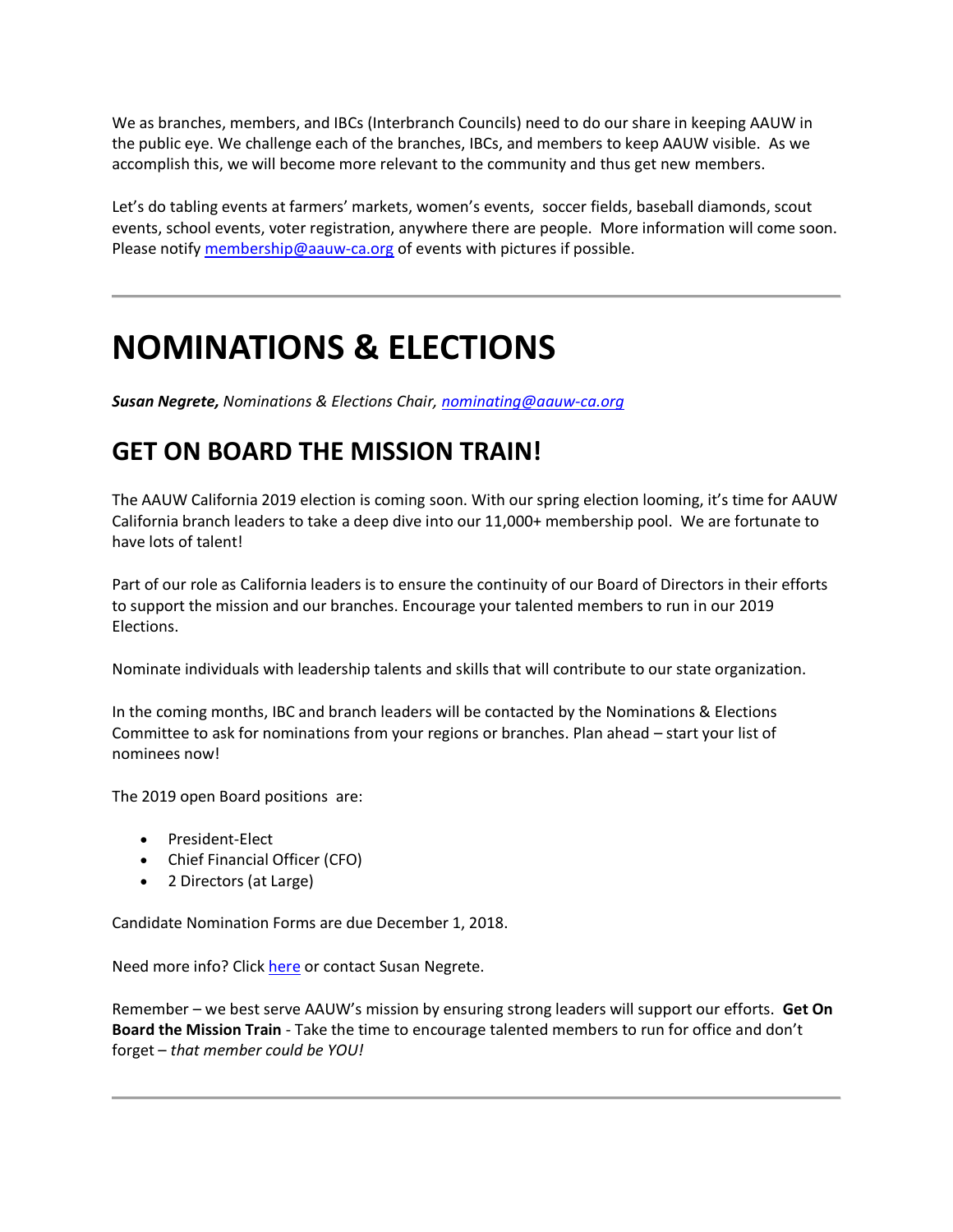# **PROGRAM**

*Kathleen Harper, Director, Program Committee Chair, [program@aauw-ca.org](mailto:program@aauw-ca.org)*

### **THIS MONTH'S PROGRAM SPOTLIGHT IS ON….**

#### **La Mesa-El Cajon Branch**

If your branch is like many others we have spoken with, your membership is, shall we say, "graying." This can present a real challenge for Program Chairs trying to create relevant and engaging programs that will both attract and educate senior members. Ann Daluiso from the La Mesa-El Cajon Branch offers a solution through a group they have developed called "Creative Aging." Ann shared that she originally got this idea from the newsletter from another branch so she brought the concept to her branch.

Here are just some of the speakers/presentations/activities they have offered: \*Alzheimers Association \* First Alert-Personal Safety at Home \* Adult Day Health Care \* Health Insurance-Buying and Using \* Long-term Care Insurance \* Representative from the county Memorial Society \* Hemlock Society \* Guided Meditation \* Exercises for the Elderly \* A psychologist discussing various mental health issues \* Panel discussion with 4 members living in 4 different senior facilities \* Brain HQ (improving brain activity) \* Deputy D.A. discussing Elder Abuse.

The group also reads and reviews various books on aging, engages in writing exercises involving personal memoirs, notes to children, family history, etc., and sometimes the members just sit and have candid discussions about the challenges of aging.

If your branch decides to give something like this a try, write and let us know how your members respond. We love sharing success stories.

# **PUBLIC POLICY**

*Nancy Mahr, Director, Public Policy Committee Chair, [publicpolicy@aauw-ca.org](mailto:PublicPolicy@aauw-ca.org)*

#### **WHO DO YOU CALL FOR PUBLIC POLICY HELP?**

The AAUW California Public Policy Committee! We have established goals and activities for 2018- 19. We will be activating our IBC and branch communications network, which was launched last year. Each committee member has responsibility to serve as liaison for two or more IBCs and their respective branches. The committee will strive to be more regular in our messages and we look to you to be responsive.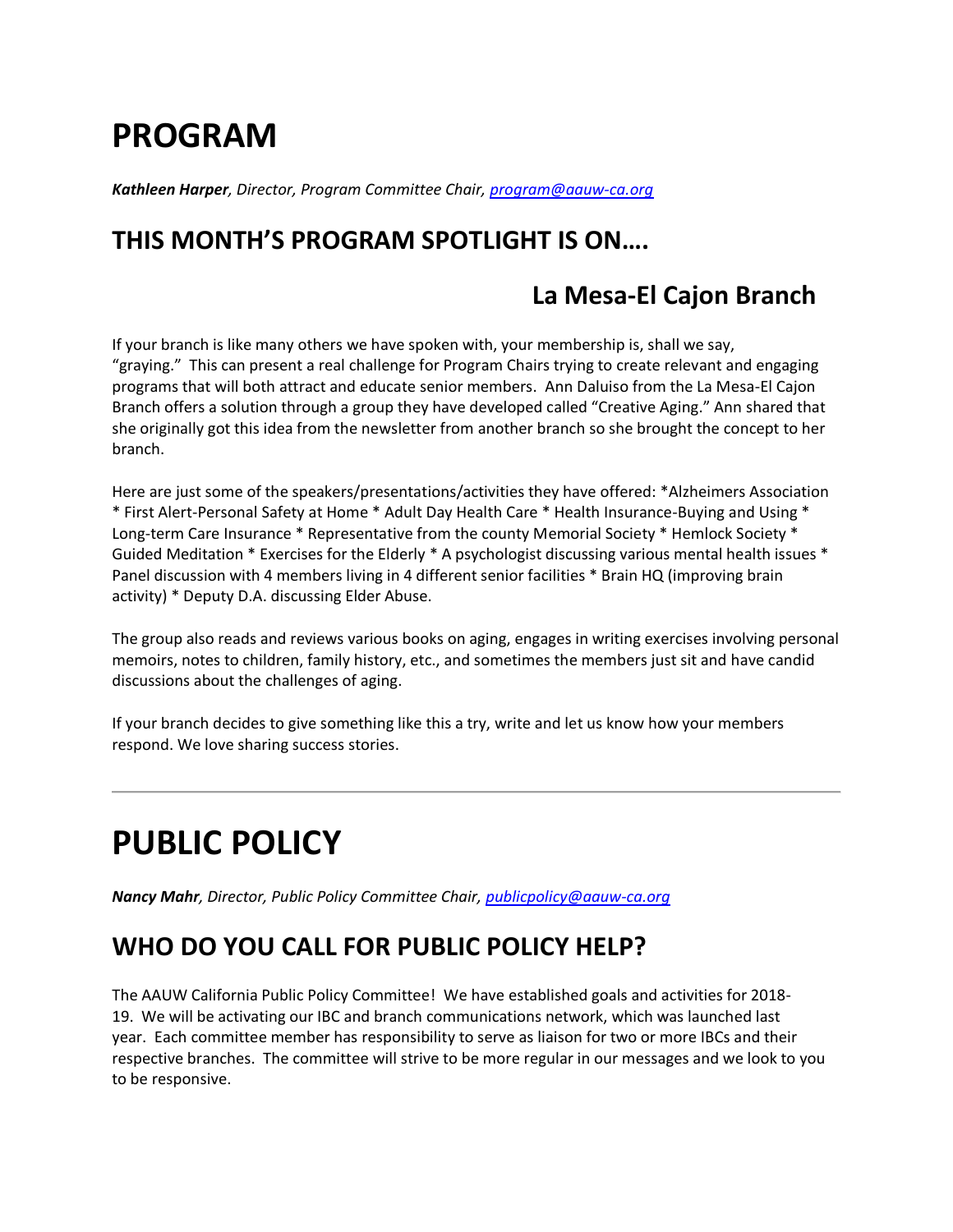One of our goals is to provide branches with more information and training on engaging members in advocacy activities. We look to the liaison network to interface with their branches in some of this work.

Also, the committee will continue to write articles on public policy issues for your newsletters which will be sent out to branches through the public policy liaisons mentioned above. We will endeavor to get the articles to the Public Policy chairs (or the President if there is no Public Policy chair) by the 10th of the month before their target publication date. For example, by September 10, you should receive the article that is aimed for publication in your October newsletters. Of course, it is always your branch's choice on whether or not to include an article in your newsletter.. I was very pleased to see many newsletters last year running the public policy articles.

### **JUST A REMINDER - October is the month to conduct activities for the November election:**

- Candidate Forums
- Educational meetings on local issues, if you have any
- Voter Registration (by Oct 22)
- Get-Out-The-Vote

Contact your public policy liaison or me with any questions, concerns or ideas you have. We are your public policy resource.

### **READY FOR SOME GOOD NEWS?!**

Three bills dealing with sexual harassment passed both CA houses this week & are headed to Jerry Brown's desk! Big thanks to everyone who called and tweeted at lawmakers.

- [AB 1870-](https://bor.aauw-ca.org/sendy/l/YlrJ763AeyF892b51vFm0EptRw/Qsa6ChFBGqwOTN0VFf7637Mw/XuvYRaYoKLQmiSOGbGCG892Q) Employment discrimination: limitation of actions.
- [AB 3080-](https://bor.aauw-ca.org/sendy/l/YlrJ763AeyF892b51vFm0EptRw/rTV8ZrDbVXALx3xqQf5wfQ/XuvYRaYoKLQmiSOGbGCG892Q) Employment discrimination: enforcement.
- [SB 1300](https://bor.aauw-ca.org/sendy/l/YlrJ763AeyF892b51vFm0EptRw/Xt1xEd763NrGwArUkvKUp0ag/XuvYRaYoKLQmiSOGbGCG892Q) Unlawful employment practices: discrimination and harassment.

# **SPEECH TREK**

*Marlene Cain, AAUW California Speech Trek Coordinator, [speechtrek@aauw-ca.org](mailto:speechtrek@aauw-ca.org)*

### **WHAT'S NEW FOR 2019 SPEECH TREK?**

- **The Topic**: "How Can We Eliminate Violence Aimed at Our Schools?"
- **The Memorandum of Understanding (MOU)**: this new form reflects the growth of the Speech Trek experience and replaces the "Intent to Participate" form in the [Branch Tool Kit](https://bor.aauw-ca.org/sendy/l/YlrJ763AeyF892b51vFm0EptRw/6Fz9LjOCHMX0KLVgnE9zkQ/XuvYRaYoKLQmiSOGbGCG892Q) (now available on the AAUW California website!).